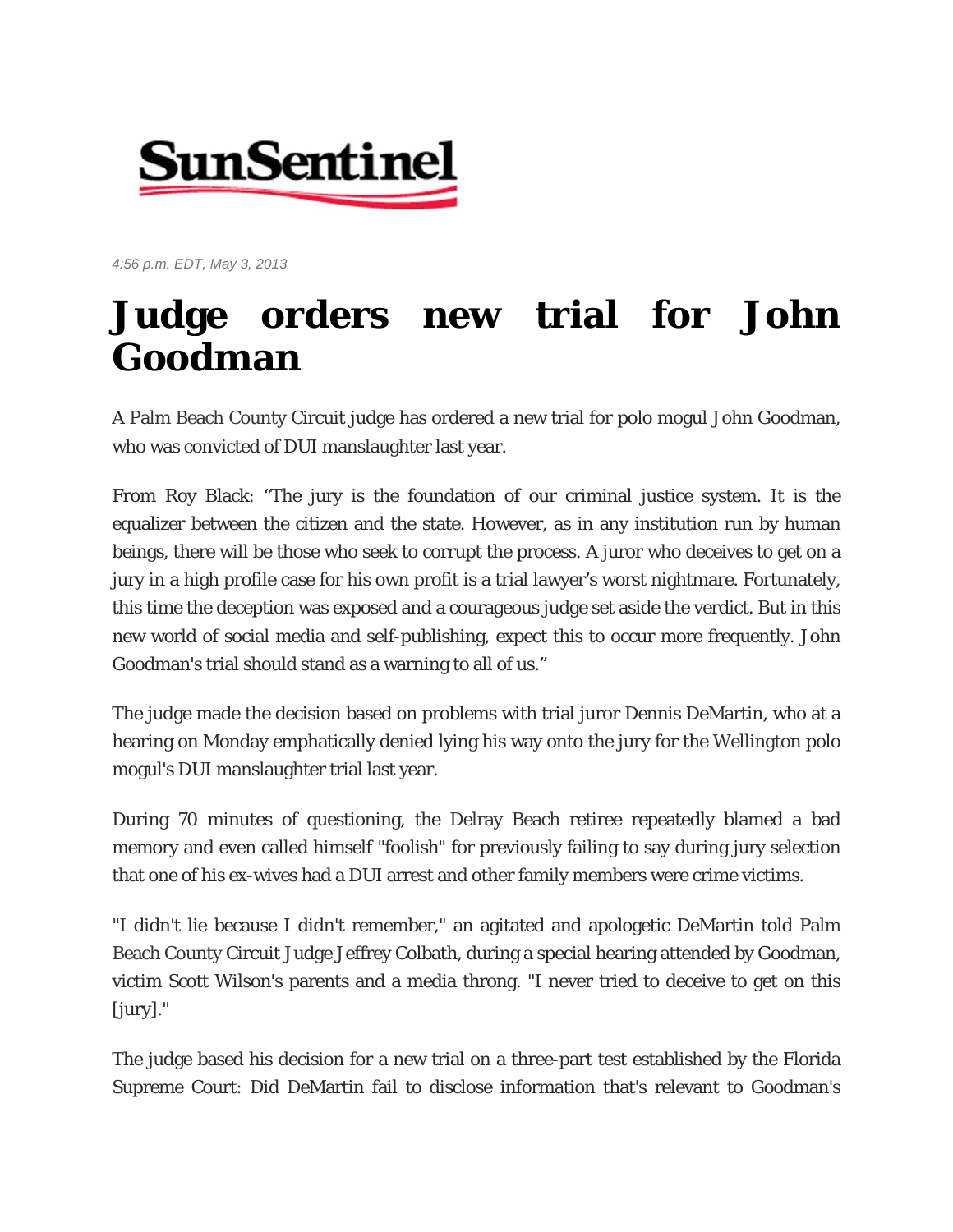case? Did DeMartin purposely conceal the information during jury selection? Is the concealment the defense's fault?

The revelation about DeMartin's first wife's DUI arrest — in a self-published book last month — made the 4th District Court of Appeal order Colbath to examine the juror misconduct claim from Goodman's attorneys.

Since then, Goodman's defense team piled on yet more charges against DeMartin, including a claim he talked about the trial outside the courtroom. DeMartin several times on Monday appeared to lose his patience with intense questioning by famed attorney Roy Black.

"You're talking about a foolish 69-year old man who screws up one thing after another," DeMartin said. "So, Merry Christmas."

DeMartin first came under scrutiny a year ago after admitting he held a private vodkadrinking experiment before deliberating Goodman's guilt, and writing about it in a book. Twice Monday he said he sympathized with Goodman, concerning matters of alcohol and drug use.

"I'm stupid because I feel sorry for this gentleman, and I convicted him," DeMartin said. Before sentencing Goodman last May, Colbath had decided the drinking test was juror misconduct but had no effect on the verdict.

Goodman, 49, wore a blue suit and a green tie and was seen conferring with his attorneys throughout Monday's hearing. The millionaire founder of International Polo Club Palm Beach and heir to a Texas manufacturing fortune remains under house arrest at his equestrian estate after posting a \$7 million appellate bond.

Scott Smith, attorney for the victim's father, William Wilson, said he didn't want the spectacle over DeMartin to detract from the Feb. 12, 2010 tragedy.

Goodman was found guilty of driving drunk and smashing his speeding Bentley into Scott Wilson's Hyundai at the intersection of 120th Avenue and Lake Worth Road in Wellington. Wilson's car flipped into a canal, where the 23-year-old drowned.

"Dennis DeMartin did not kill Scott Patrick Wilson," Smith told reporters after the hearing. "John Goodman killed Scott Patrick Wilson."